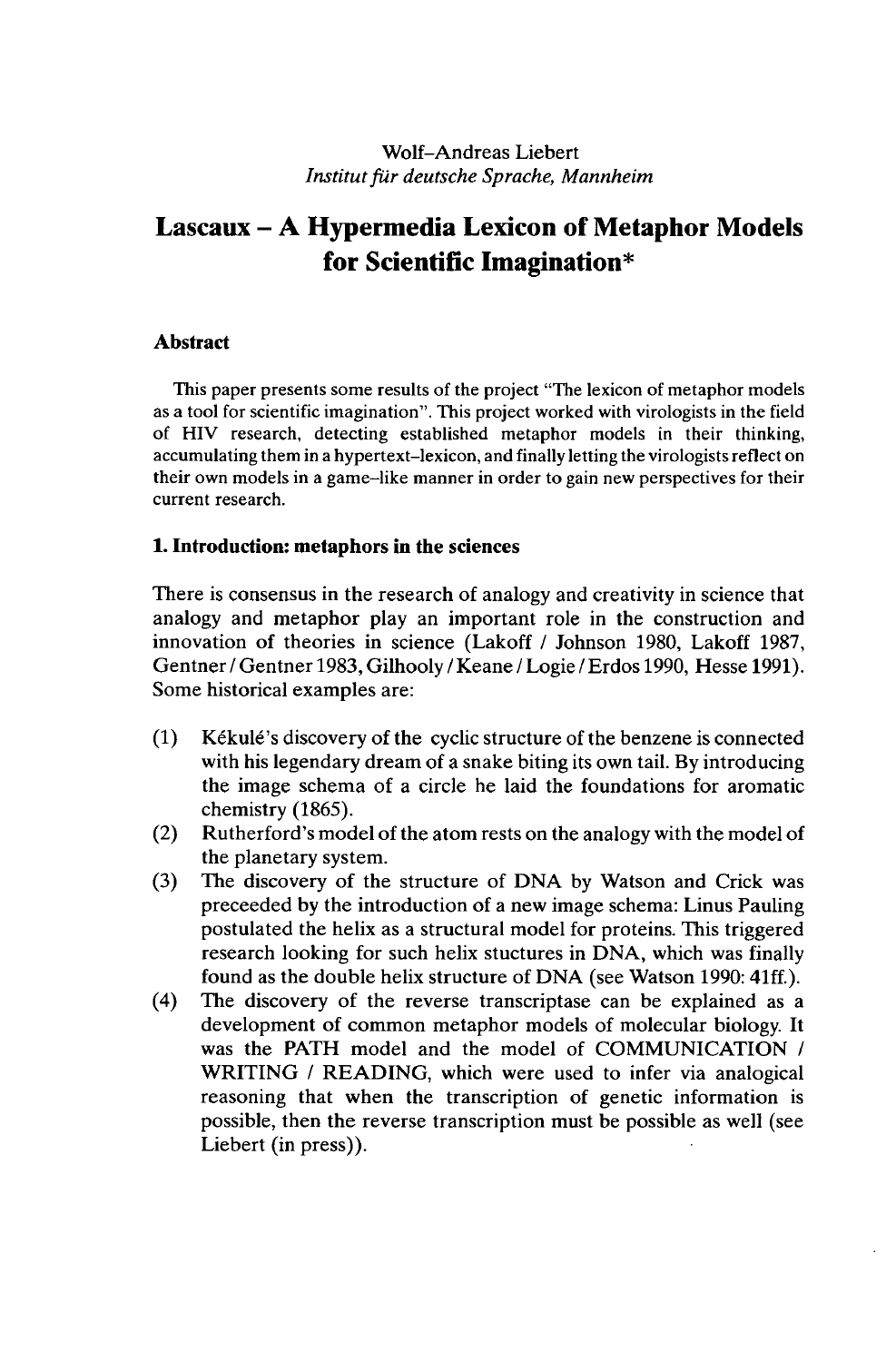These examples demonstrate the general possibility of theory change via a metaphor in a natural evolutionary process. Is there a chance to utilize the power of metaphors consciously?

#### **2. How to reflect on your own metaphors**

The innovative impact of the use of metaphor in science led to the following idea:

If we gave researchers access to their own cognitive models, making them conscious of the metaphors they live by, then we could perhaps stimulate research processes, helping them play around within and outside of their shared metaphors.

Thus the question arose of how to get at the metaphor models of a group of virologists and how to represent them in some kind oflexicon which might serve as an input for reflection processes by the virologists themselves.

This lexicon should be able to combine pictures and language and should be used as an interactive medium in the growing field of models and machines for imagination (Johnson 1987, Lischka 1993).

In order to turn from the theoretical viewpoint to a more practical perspective I executed a program which consisted of eight steps:

- (1) Choose a real science team.
- (2) Go and experience this team's everyday life.
- (3) Analyse the metaphors they live by.<br>  $(4)$  Relate the metaphors they live by to t
- Relate the metaphors they live by to the problems they have in their research.
- (5) Construct a lexicon as a tool which enables them to reflect on their own models.
- (6) Letthe team interact with this tool and actually reflect on their own models.
- (7) Observe what reflections and reorganisation processes are taking place.
- (8) Evaluate the possibilities of the reflection of one's own cognitive models by such a tool.

According to these eight steps, I have chosen a team from the field of applied tumor virology, which is researching the inhibition of replication of the AIDS-virus HIV. This science team served as a test case in order to get more evidence as to whether such a lexicon of metaphor models might be helpful in metaphorical thinking and scientific problem-solving.

For this team I acquired the appropriate data in order to construct a lexicon which is to represent their metaphorical structured system of coherence.

This lexicographical process will now be described in more detail.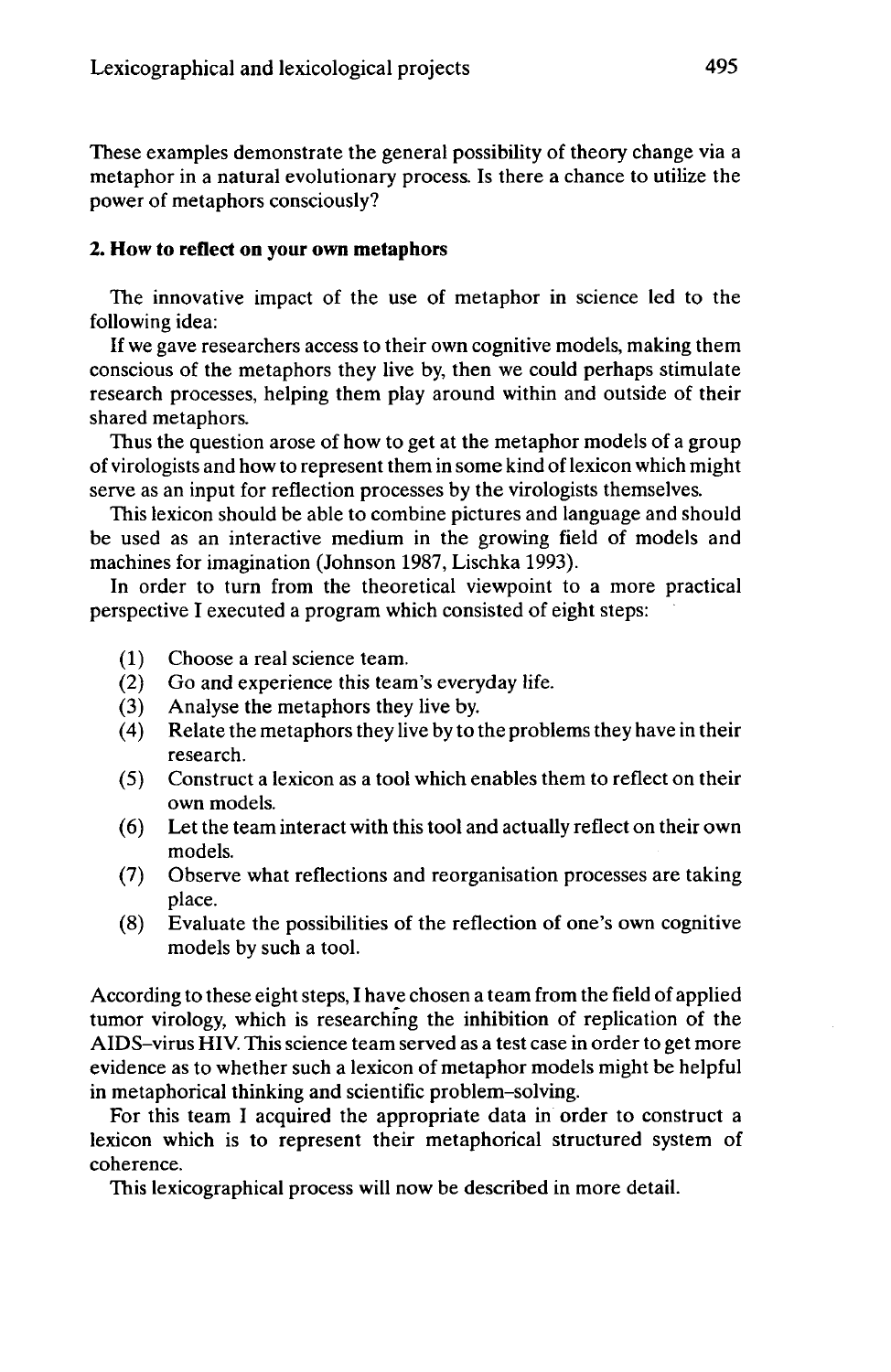### **3. Corpus composition, data analysis, and the construction of the lexicon**

In order to get at the metaphors and problem-specific knowledge of the research team, which may be regarded as metaphors they live by, a corpus was compiled. This corpus consists of transcripts of:

- (1) 10 meetings (20-25 persons, weekly, 90 minutes, 2 speakers and discussion).
- (2) Guided group discussion in order to diagnose the self-image of the research team.
- (3) Interviews with every researcher in order to diagnose the background knowledge and metaphorically structured concepts.
- (4) Textbooks and other texts normally read by the researchers.

The next step was the analysis of the metaphors emerging from the corpus. The analysis of the corpus briefly went as follows:

- Coding source domains.
- Reconstructing the metaphor models the research team lives by.

The next step was to construct a lexicon of these metaphor models, so that the scientists could reflect on their own cognitive models. The implementation of complex cognitive models required a new approach in lexicography, cognitive lexicography, which can be defined as "constructing a lexicon by describing lexical meaning relative to cognitive models" (Liebert 1992: 203).

Of course this kind of lexicon could not have an alphabetical structure only. It should give fast access to the problems occurring in the ongoing research process and the metaphor models which were involved in it. Therefore I implemented the problems and tasks derived from the group discussions and the interviews as a projection area for different source domains. After this, these source domains of the metaphor models had to be related to these tasks and problems, and finally these complex models were implemented in ToolBook, a hypertext system running on a PC.

# **4. Lascaux - <sup>a</sup> hypermedia lexicon of the metaphor models of virologists**

# **4.1 The user interface metaphor of Lascaux**

All hypertext systems contain a special user interface metaphor like the desktop metaphor of Apple or the book metaphor of ToolBook. But these given metaphors are not always useful. A helpful user interface metaphor should be consistent with the experienced or imagined world of its users. In order to get a helpful user interface metaphor for the scientists they were asked in the group discussion for their self-image. From several metaphor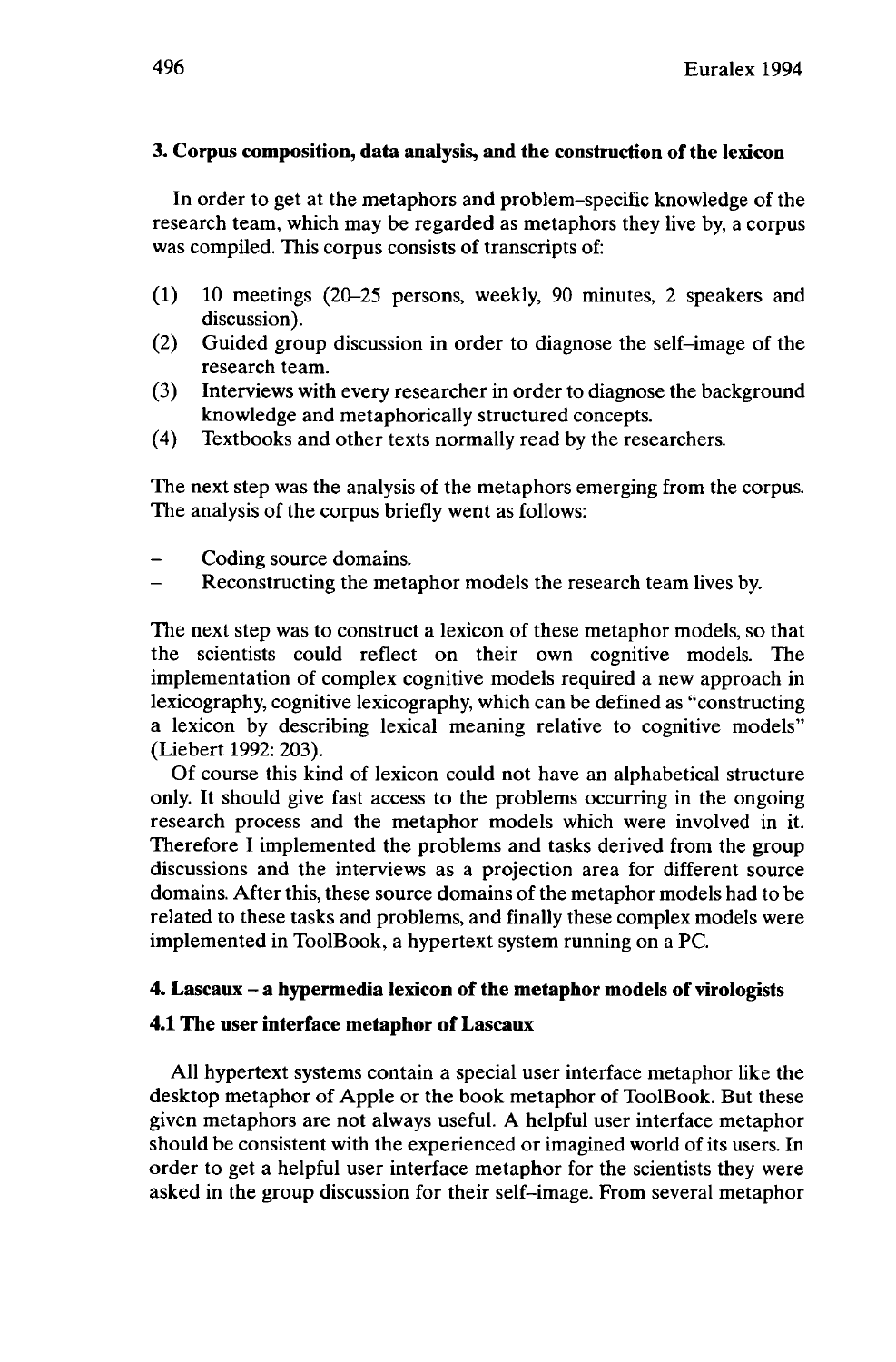models I selected a collective model, RESEARCH IS PAINTING A PICTURE TOGETHER, and an individual model, RESEARCH IS LOOKING IN THE DARK WITH A FLASHLIGHT IN ORDER TO GET AT THE HIDDEN TRUTH. These two metaphors for the research process were integrated into the image of a cave. For the construction of this user interface metaphor I selected pictures of one of the oldest caves ever used by human beings, the Lascaux cave near the Dordogne valley in France. These caves did not serve as houses, but as places of art and ritual culture. Projecting our modern pictures of the cell or transport vehicles onto the background of the oldest pictures we felt would seem tantalizing, too.

#### **4.2. The storyboard of Lascaux**

The mostimportant partin constructing a hypertext or hypermedia system is the development of a storyboard, which shows all implemented (complex) nodes and links, which together define the interactional possibilities of the application. Figure <sup>1</sup> shows the storyboard of Lascaux. According to the metaphor RESEARCH IS PAINTING PICTURES TOGETHER IN A CAVE, the navigation links of Lascaux are defined as WALKING IN THE CAVE (wipe link), GETTING CLOSER OR FARTHER FROM THE CAVE WALLS TO BE PAINTED (zoom link), and SUPERIMPOSING PICTURES AND WORD FIELDS FROM THE SOURCE DOMAINS ONTO THE QUESTIONS OF THE SCIENTISTS (dissolve link).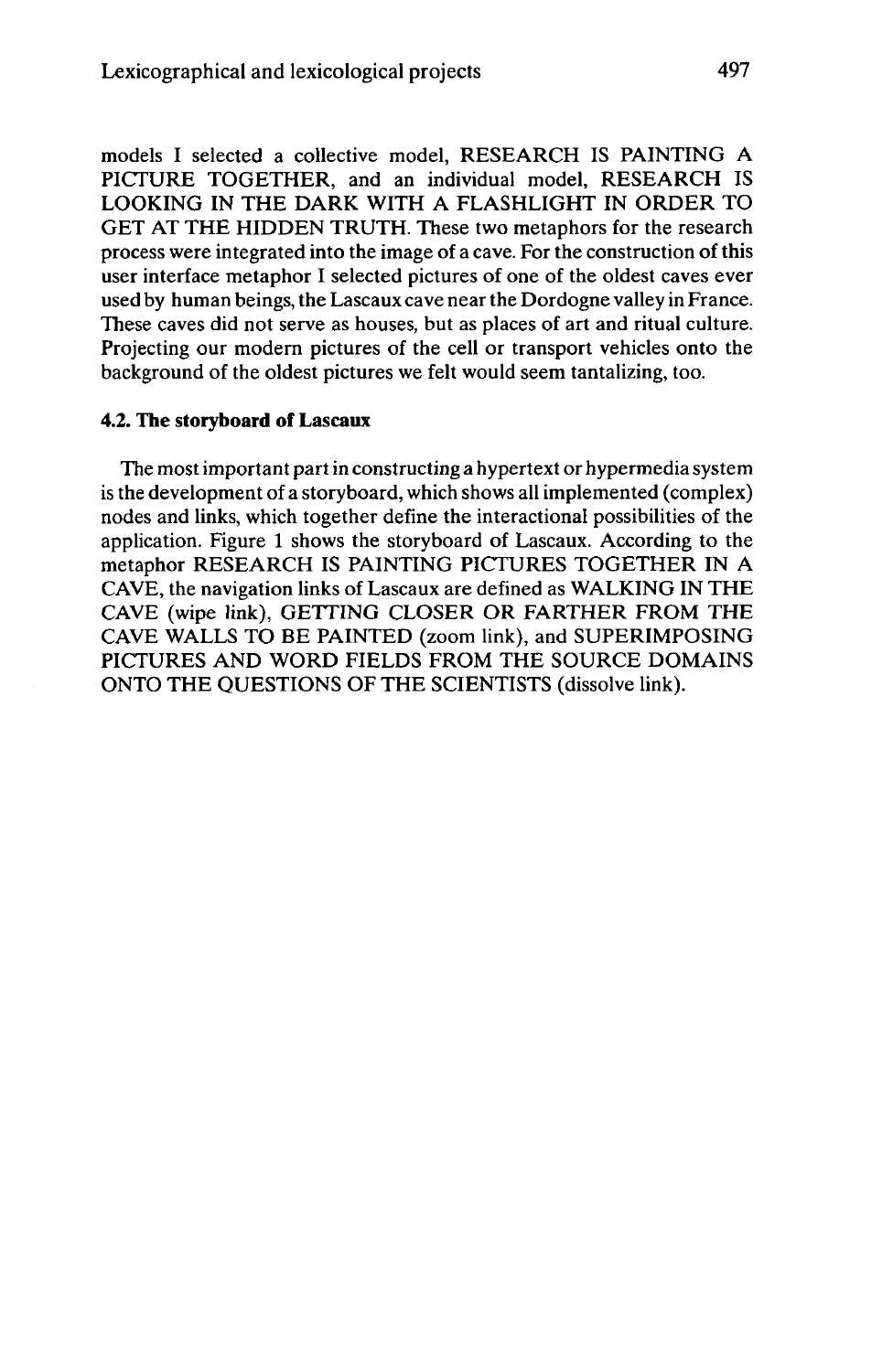



Figure 1. Storyboard of Lascaux, a hypermedia lexicon of metaphor models of virologists

### **5. The reflection process and its results**

Lascaux was presented to a group of six of the scientists during a weekend workshop, where they reflected on their own metaphors and built new ones. Two sessions with Lascaux lasting 11/2 hours each and one session without Lascaux lasting 11/2 hours, were recorded on videotapes.

The interaction process in general can be described as follows: The hypermedia lexicon of the virologists' methaphors served as a "starter", these first periods of looking at the lexicon were followed by fast verbal interactions without observing the screen, and finally they returned to Lascaux in order to superimpose the word fields, pictorial elements and image schemas, and to fix the result of their thinking. Some results of the first evaluation are: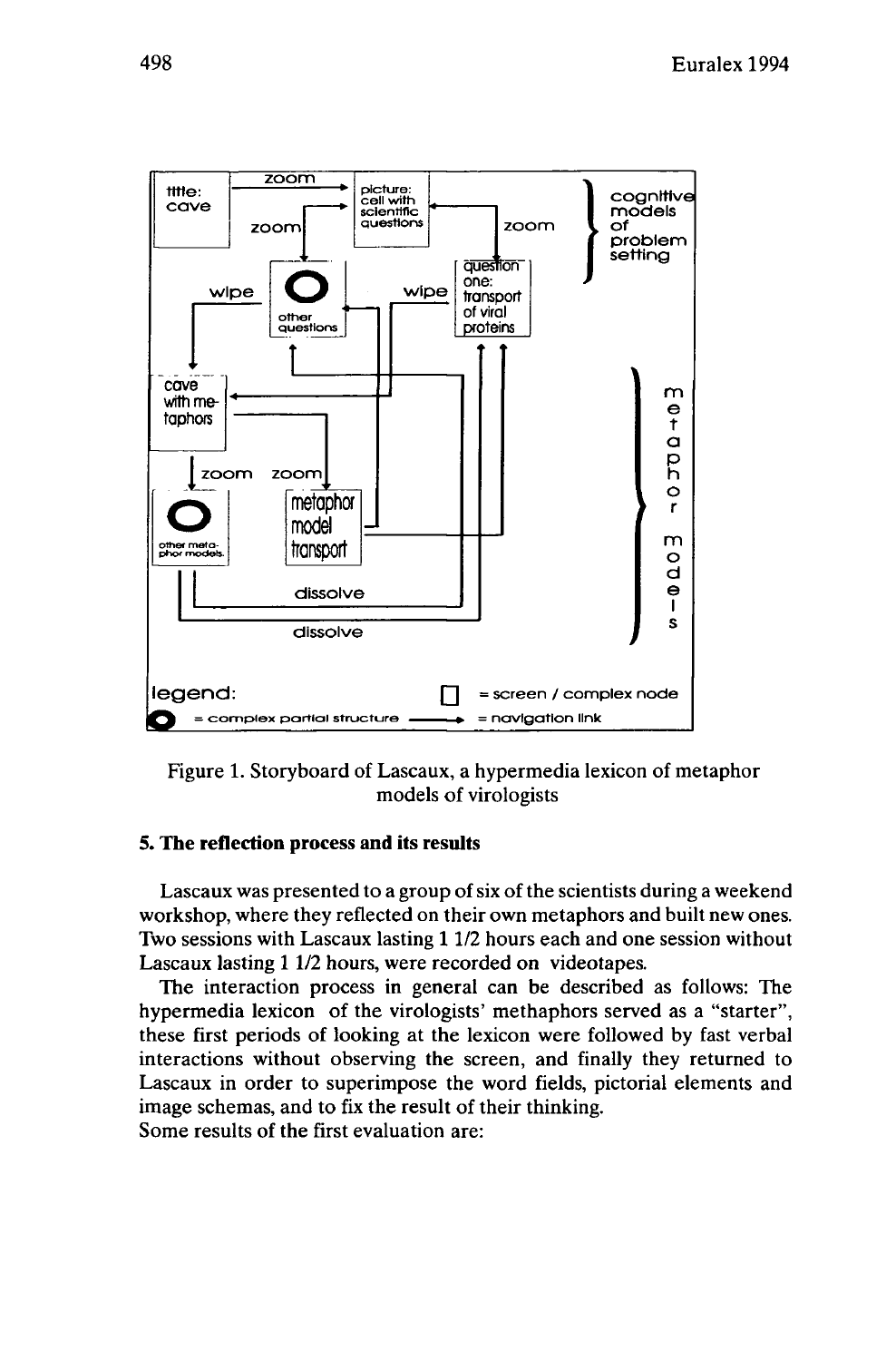- (1) The more the source domains were structured, the faster they interacted and the longer the subjects continued thinking about the implemented metaphors.
- (2) Source domains in which specific word fields dominated were not accepted nor were source domains in which pictures and image schemas dominated.
- (3) The interactionality of present commercial hypermedia systems is not sufficient.

Often a researcher quickly tapped on the screen using his finger and said for example: "Could I have some more lines here?" But in the system one had to choose the line command from the menu, define the thickness of the line, click the beginning and the end of the line, and so on - far too slow for the fast flow of metaphorical thinking once it begun "flowing".

In order to give an idea of what Lascaux looks like, consider figure 2, which shows a complex node, from which you can navigate to the different source domains for the later superimposition on the problemsetting image. This node is an equivalent to the node "metaphors cave" in the storyboard.